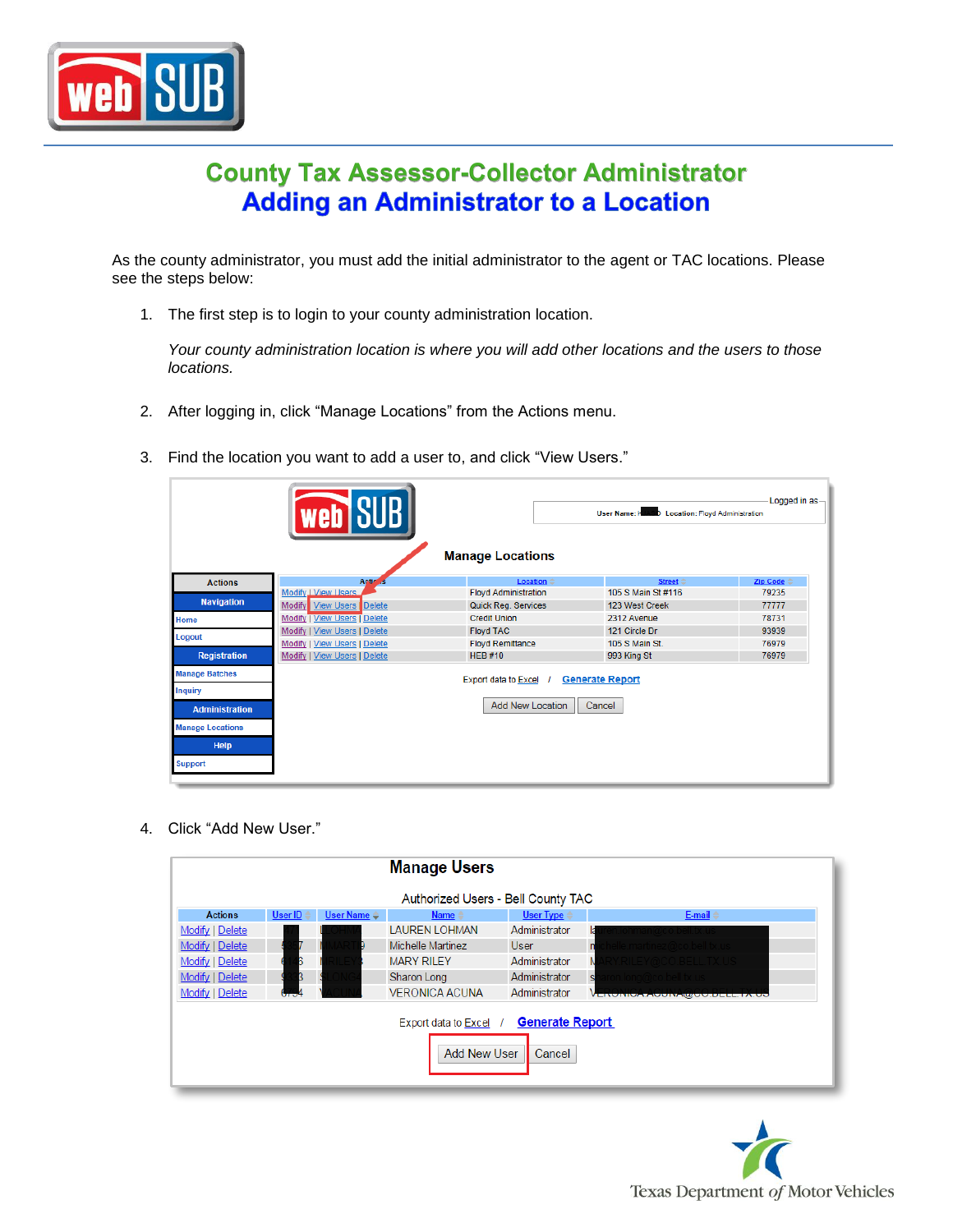5. You are required to conduct a search to make sure the user does not already exist. Search by first and last name (minimum of one letter in each field) or by the webSUB username (must be an exact match). There is an additional search field by email. Enter the required information into a search criteria field, and click "Search."

|                  |                      | Search for a WebSub User                                                    |  |
|------------------|----------------------|-----------------------------------------------------------------------------|--|
|                  |                      | $\Gamma$ You must first check to make sure the user does not already exist- |  |
|                  | Search by First Name | and Last Name                                                               |  |
| or<br>or         | Search by User Name  |                                                                             |  |
| Search by E-mail |                      |                                                                             |  |
|                  |                      | Cancel<br>Search                                                            |  |

6. If no matches are found for your search criteria you will get Error 5020 – "No user was found for the criteria entered." Click "Add New User."

|                        |                      | Search for a WebSub User                                                                                         |  |
|------------------------|----------------------|------------------------------------------------------------------------------------------------------------------|--|
|                        |                      | <b>• ERROR - 5020 - NO USER WAS FOUND FOR THE CRITERIA ENTERED</b>                                               |  |
|                        |                      | $\mathord{\hspace{1pt}\text{--}\hspace{1pt}}$ You must first check to make sure the user does not already exist- |  |
|                        | Search by First Name | and Last Name                                                                                                    |  |
| or                     | Search by User Name  |                                                                                                                  |  |
| or<br>Search by E-mail |                      |                                                                                                                  |  |
|                        |                      | <b>Add New User</b><br>Cancel<br>Search                                                                          |  |
|                        |                      |                                                                                                                  |  |

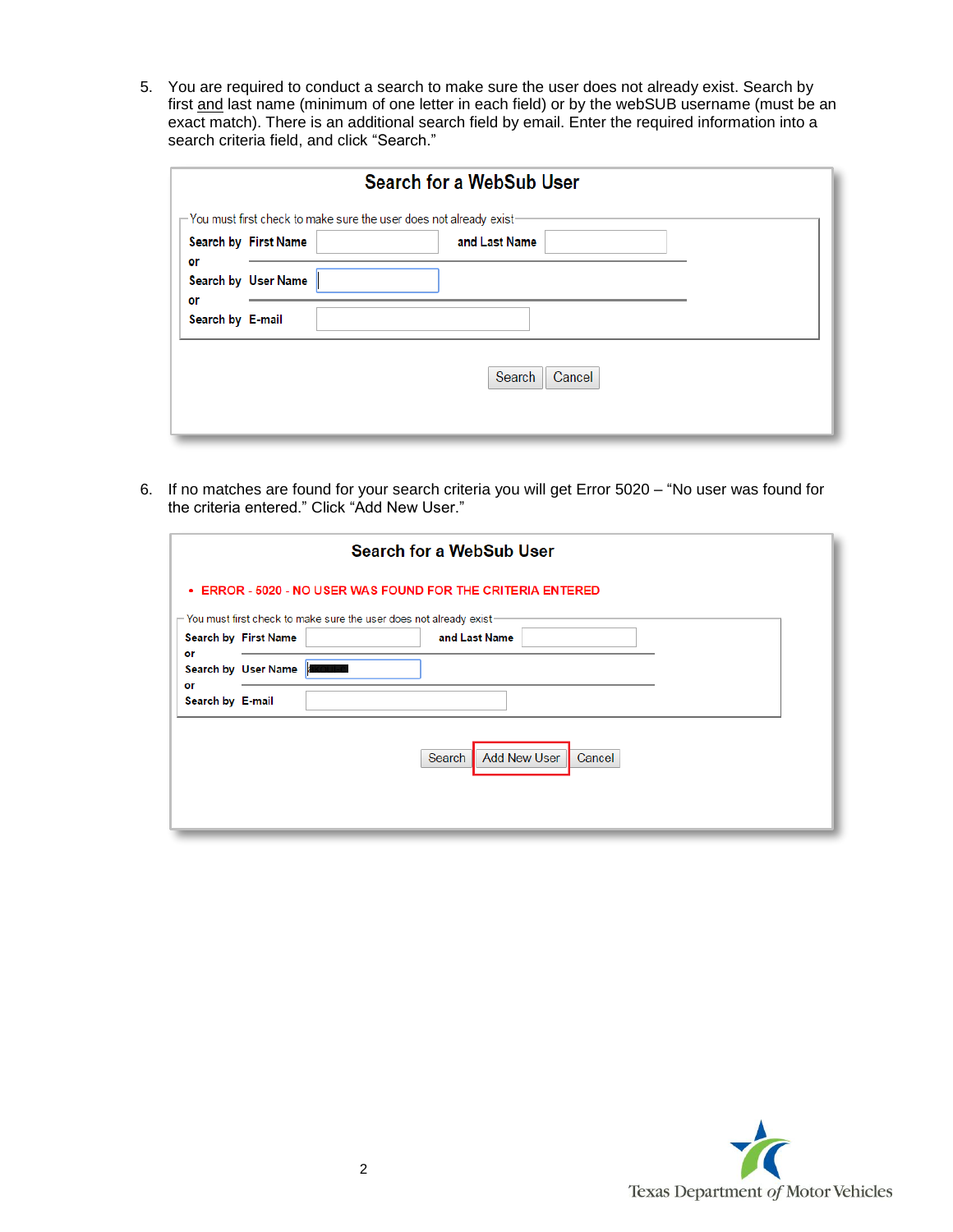*If the search returned results and there is an exact match, add this user by clicking "Select."*

|                  |                      |                                                                                           |                     | Search for a WebSub User                       |                                                                |                          |  |
|------------------|----------------------|-------------------------------------------------------------------------------------------|---------------------|------------------------------------------------|----------------------------------------------------------------|--------------------------|--|
|                  |                      | $\mathord{\sqsubset}$ You must first check to make sure the user does not already exist - |                     |                                                |                                                                |                          |  |
| or               | Search by First Name |                                                                                           |                     | and Last Name                                  |                                                                |                          |  |
| or               | Search by User Name  |                                                                                           |                     |                                                |                                                                |                          |  |
| Search by E-mail |                      |                                                                                           |                     |                                                |                                                                |                          |  |
|                  |                      |                                                                                           |                     |                                                | Please select a user to modify or press Add to add a new user. |                          |  |
| <b>Actions</b>   | User ID $\triangle$  | User Name $\Leftrightarrow$                                                               | Phone $\Rightarrow$ | <b>First Name <math>\Leftrightarrow</math></b> | <b>Last Name <math>\Leftrightarrow</math></b>                  | E-mail $\Leftrightarrow$ |  |
| <b>Select</b>    | $\mathbf{0}$         |                                                                                           |                     | Amrita                                         | Koul                                                           |                          |  |
|                  |                      |                                                                                           | Search              | <b>Add New User</b>                            | Cancel                                                         |                          |  |

7. After clicking "Add New User", enter the "User Details" information.

*The email address entered is where webSUB will send the emails containing the user's username, temporary password, and webSUB link to login to the system.*

| <b>Add / Modify User</b>                                |                      |               |                     |  |  |
|---------------------------------------------------------|----------------------|---------------|---------------------|--|--|
| - User Details <sup>.</sup><br><b>First Name*</b><br>MI | Last Name*           |               | User Name*          |  |  |
|                                                         |                      |               |                     |  |  |
| Phone*                                                  | E-mail*              |               |                     |  |  |
| - Authorized Actions for location Stewart's Brazoria    | $\bigcirc$ User<br>( | Administrator |                     |  |  |
| U<br><b>Renew Registrations</b>                         | $\Box$ View Batch    | u             | <b>Manage Users</b> |  |  |
| O<br><b>Reprint Renewal</b>                             | Submit Batch         | 0             | Manage Location     |  |  |
| O<br><b>Void Renewal</b>                                |                      | 0             | Reports             |  |  |
| Cancel<br>Save<br>* required fields                     |                      |               |                     |  |  |
|                                                         |                      |               |                     |  |  |